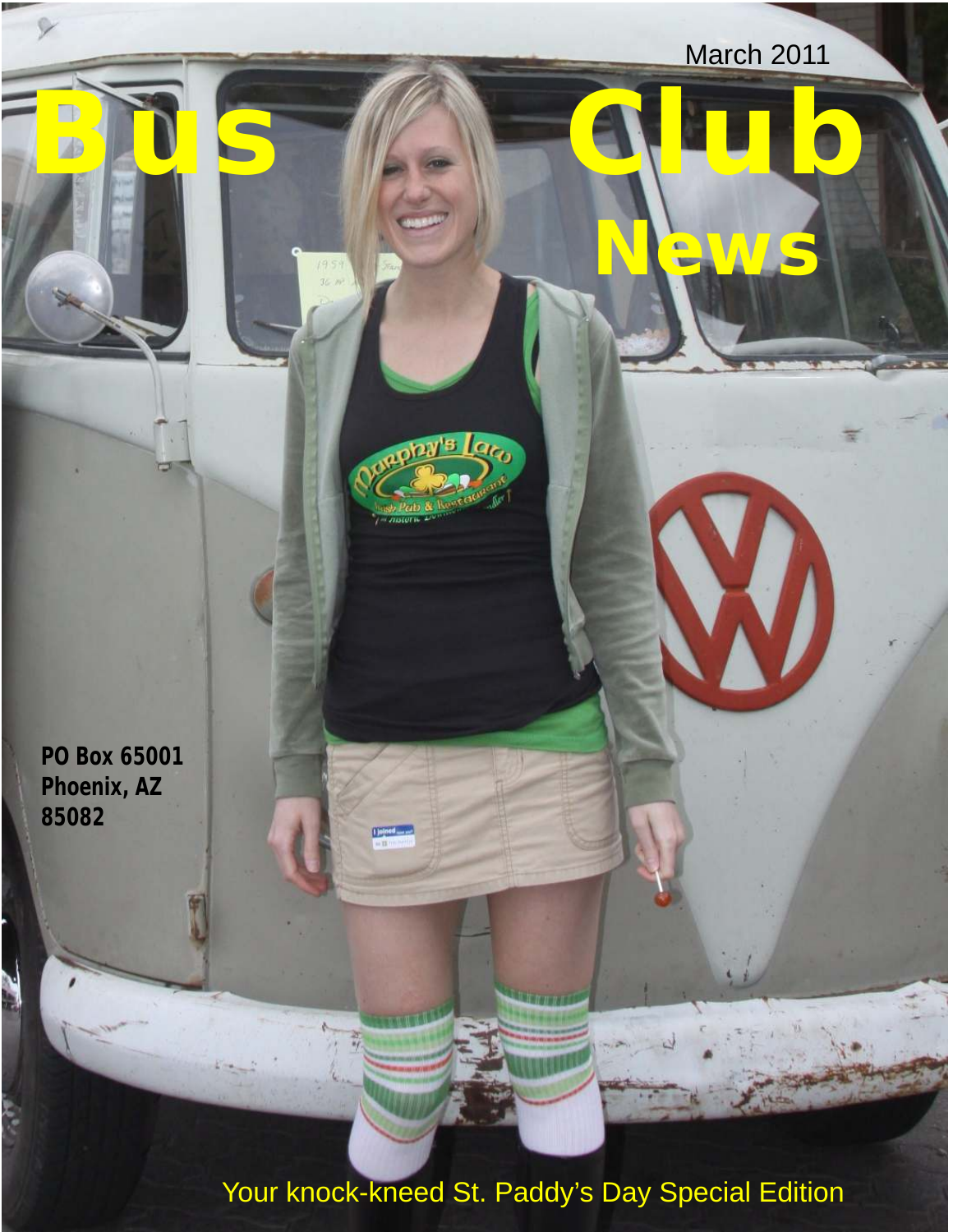## *Jerome Jamboree XXI Dates: September 16th, 17th and 18th 2011*

## **Behind the Wheel**



**Making Hay** Raffle Bus work parties are in full tilt; are you in?

**Spring has Sprung!** So get to Colossal and have some fun!

Wish List! Coming Events! Fresh Pics! just kidding And Much More!

pringtime in Arizona means spending the weekend camping instead of pulling weeds in the yard. After all, the weeds will still be there after the cool weather is just a memory. If your conscience kicks in consider showing u still be there after the cool weather is just a memory. If your conscience kicks in consider showing up at the next raffle bus work party currently going on in Chad's garage on the West Side. Don't worry if you are lacking in restoration skills; raffle buses have been getting fixed up by folks with nothing more than a beer in each hand for a generation or more. Speaking of people with their hands full Ron Shoemaker has had a busy month defending his pose on the cover of the February News. If you missed last month's cover thank your lucky stars but be warned; the Scratch-N-Sniff issue is on the drawing board. Anyway if you've had luck steaming the label off your February issue please let us know how you did it along with pictures of your VW's and how you got into the hobby. Now for some real news: as mentioned earlier raffle bus work parties are going on and you can get involved by showing up and supporting the effort in person or peruse the Wish List for something to donate. Or be a hero and do both. In other breaking news the club finds itself as the object of some burly men's affection as President Jess read aloud a letter from the Jerome Fire Department thanking you for your generous donation which resulted in the purchase of a breathing apparatus refilling station. So instead of driving down the hill to fill up their tanks the guys can spend more quality time at the Spirit Room showing off their CPR skills to willing tourists. Another exciting development has been the way our monthly meetings have been filling up with members and the energy they are bringing. At the last gathering we met newbies Larry Nord (Bay Westy) and David and Deb (Notch, Fat Chick and split window double cab) while relative newcomers Craig and Brigit showed up but not in his 63 Panel. Some day amigo, we know how it goes...we also had a surprise guest from none other than Robert Lyon from North Scottsdale Volkswagen who graciously invited us to attend a show at his dealership April  $23<sup>rd</sup>$ . How fondly we remember the last time we visited this event and the larger than life oil stains left behind on the show room floor. And we thought they'd never invite us back! Wait, we're the ABC; the fun club in town….everybody wants what we've got and what we've got are buses and fun events; like our spring camp out at Colossal Cave coming up April  $8<sup>th</sup> - 10<sup>th</sup>$ . There's a horrific excuse for a map in this issue but play it safe and caravan to the Cave with your ABC friends. You'll have more fun and with any luck arrive before the gates close at 5pm. Come to Tucson and join the fun as we nobody in this club owns a camera hang out with the Mob and the rest of our Southern Arizona Friends in one of the most delightful places we've ever violated in large numbers. Okay get busy and make plans to join Chad or cough up something from the list...and enjoy your March News!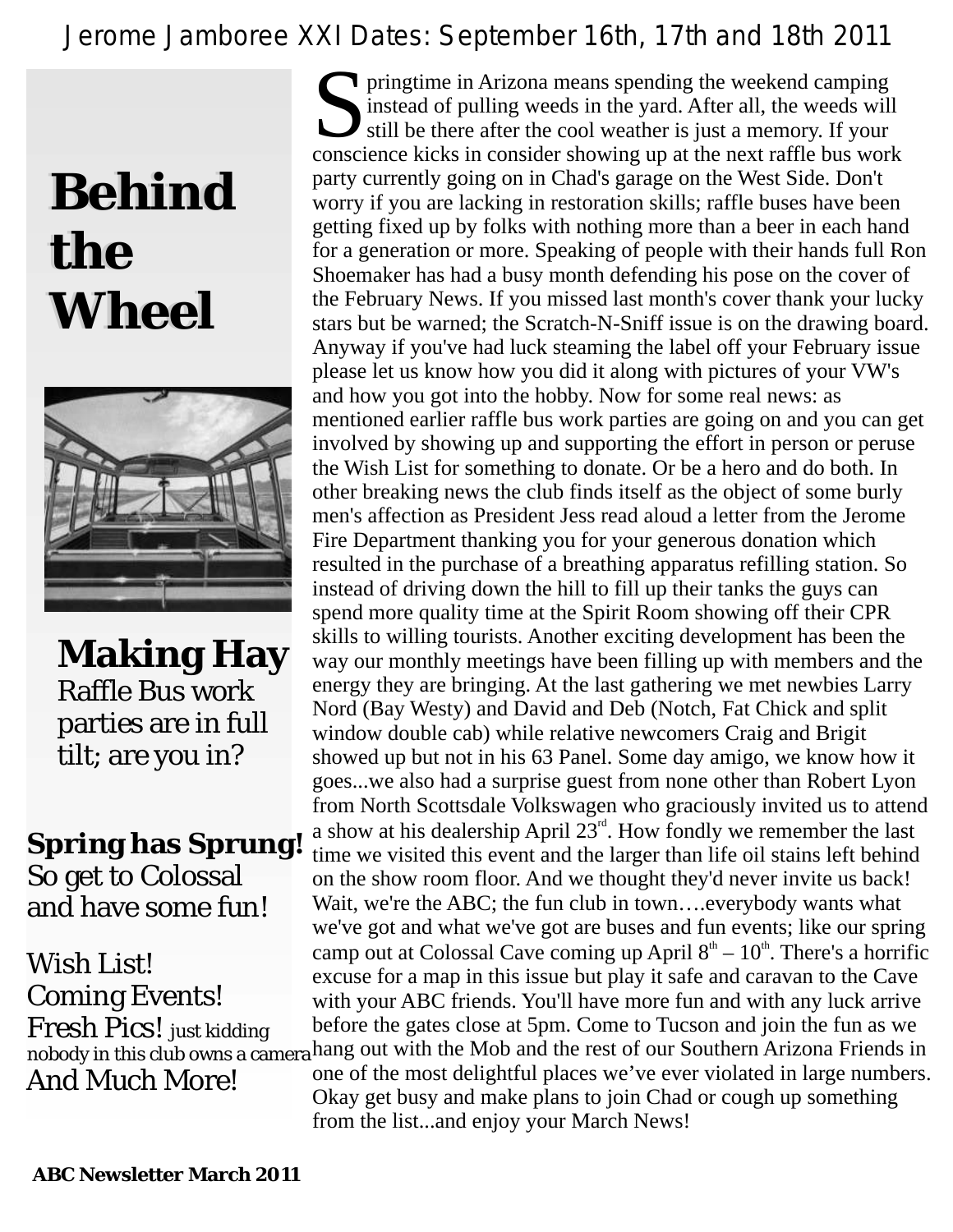President Melissa Jess 602-867-7672 Vice President Nancy Axtell 480-251-7885 Treasurer Phil Gantchev 602-625-0416 Secretary Gary Lampinen 602-881-1291 Events Bob Patyi 623-694-0404 Membership Chris Lee 480-241-7025 Sergeant at Arms Will Davis 602-403-0966

o about that Wish List, and everything else to do with Raffle Bus Restoration. We've got club members with energy, enthusiasm and resources to spare, and we've got an old bus. The challenge has always been to combine the two in such a way as to maximize the outcome. It seems straight forward; shake down suppliers for parts then identify a place and time and invite people over to help work on the project. Repeat until the job is done. Raffle the bus and donate the money to charity and start all over again next year. It looks good on paper but like most things in life it can get complicated so the News is here to help make things simpler. Here for the first time are the answers to the most common Raffle Bus questions we hear:

**Q.** Who is in charge of restoring the bus? Whoever raises their hand and volunteers to do the job. So far this year Chad Jacobson has done the honors. **Q.** What kind of skills do I need to help? None. Showing up and supporting the effort is just as important as sanding, welding and everything else that it takes to complete the bus. However be forewarned; you may show up with no intention of working and find yourself getting sucked in. Next thing you know you'll be crawling under your old bus looking for things to fix.

**Q.** How do I know when the next work party is? Start with Fireman Doug 480-252-1468. If he doesn't know or pretends to not speak English try contacting a board member from the list directly above or send a note out to the club's Yahoo group. You'll get an answer.

**Q.** Can I donate cash towards the bus? Absolutely. Evelyn Garrett already kicked in \$200 and William Cassidy donated \$50. It adds up and we can use the money to buy all the stuff that doesn't get donated. So here's to Chad who has rolled up his sleeves early and is pushing the rest of us to do the right thing. We're all busy but he has managed to get his priorities straight.

The Arizona Bus Club is an official non-profit organization. That means that your donations may now be tax deductible. Consult your tax advisor, then donate till it hurts.

The club general meeting takes place on the third Wednesday of the month at Rosita's 960 West University in Tempe Arizona 85281. It's on the Northeast corner of the intersection of University and Hardy and usually gets going at 7pm.

Membership is \$20 per. Mail your dues to ABC Membership PO Box 65001 Phoenix, AZ 85082 or contact our membership chick Chris Lee @ 480-241- 7025

If seeing your ABC friends at meetings and campouts isn't enough, you can now communicate with other members via the Arizona Bus Club Yahoo email group. You can plan an impromptu campout, invite everyone to the drive-in on short notice, or just talk buses. To subscribe just send an email to **arizonabusclubsubscribe@yahoogroups.com** and start enjoying the fun!

### Disclaimer:

The views and opinions expressed in the Arizona Bus Club newsletter are those of the individual contributors (monkeys chained to typewriters! PETA, SEND HELP NOW!) and are not necessarily those of the board, general members or the editors, unless otherwise stated. No Arizona Bus Club board member or general member, past or present, shall be held liable for any damages, death, injury or harm resulting from the use or misuse of any information contained in the newsletter or the newsletter itself. Enjoy your News online at Arizonabusclub.com!



Cruising to Tags last weekend!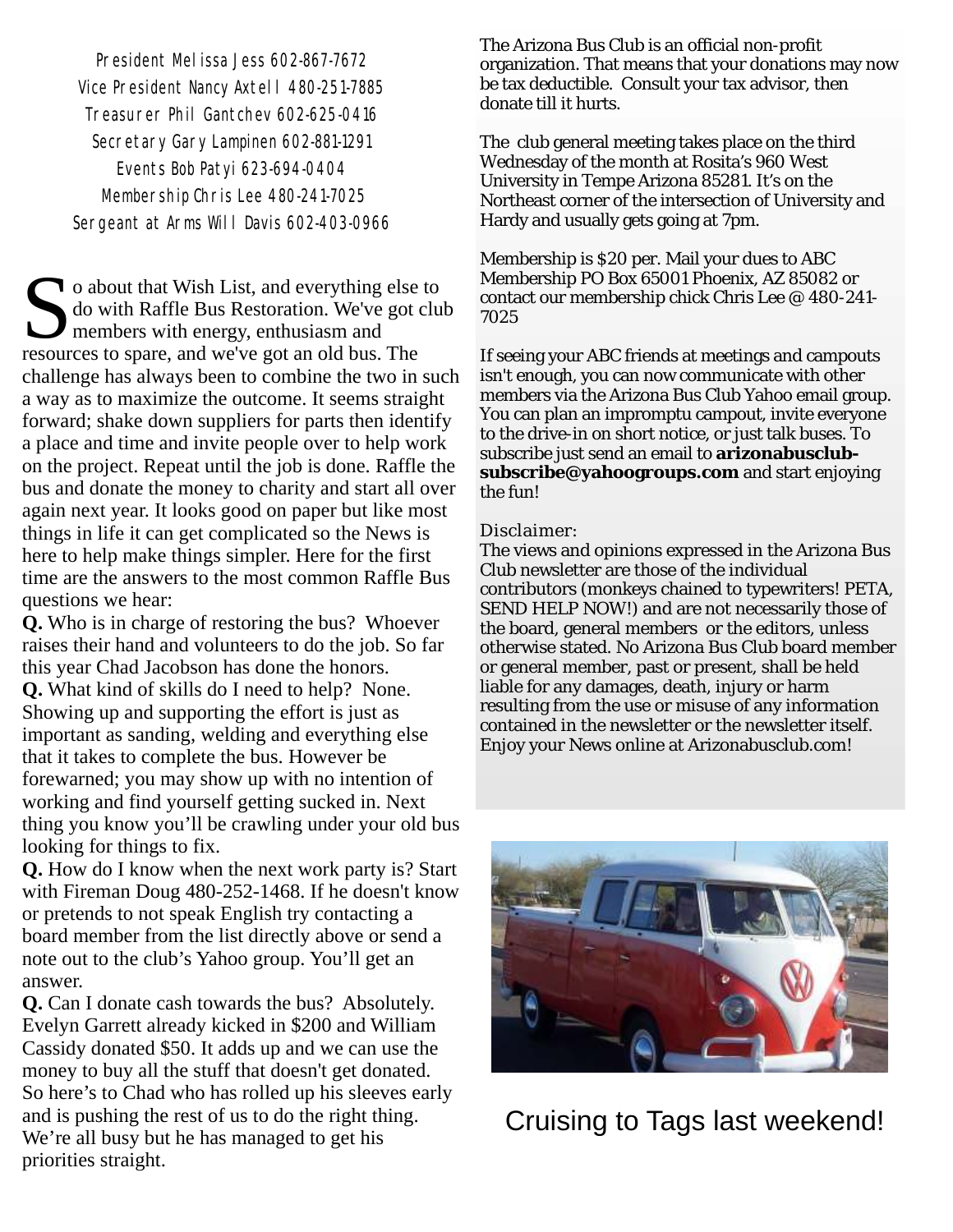

### ONCE YOU GET CLOJE FOLLOW THEJE INJTRUCTIONJ TO GET TO THE CAMP!

Gates close at 5pm!

Gates close at 5pm!

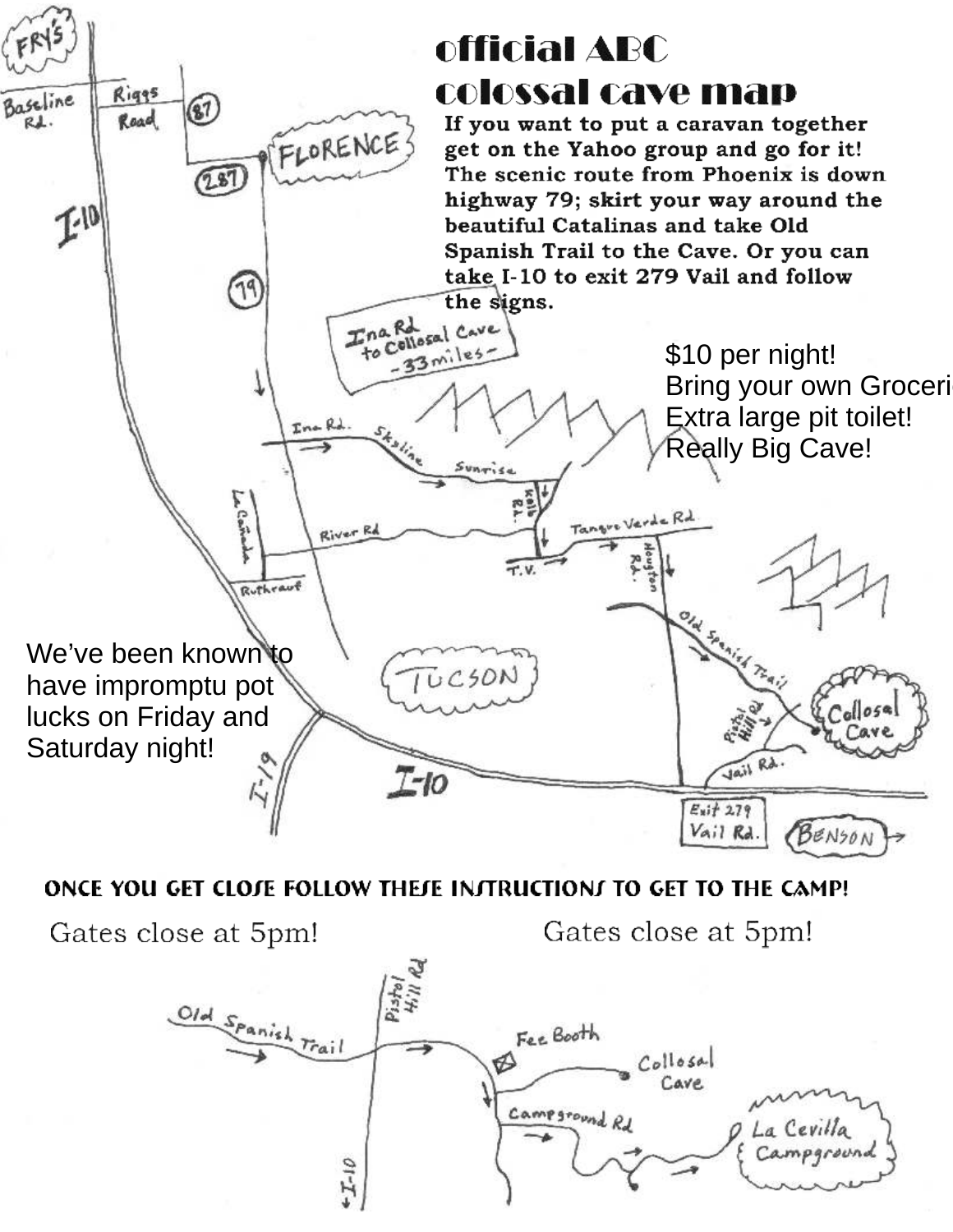## JEROME JAMBOREE XXI RAFFLE BUS Wants,, Needs,, and Wish List **1967 Custom Camper September 16th 17th and 18th 2011**

Seat padding Brake seal kit Seat cover Shocks Door panels Transmission mounts Floor mat Bilstein jack Steering wheel restoration Tie rods Dome light lens–<br>
Visors<br>
Center pir

es!

**Exterior, body, glass:** Shift coupler<br>
Apron – Chad Jacobson<br>
Clutch cable Apron – **Chad Jacobson**<br>Wiper blades Interior mirror Gear oil Rear bumper with mounts Axle boots Inner rockers – both sides Swing lever kit Battery Tray Cargo Floor Material **Rubber:**<br> **Rubber: Cutriogers both sides (rear)** Windshield seals -Outriggers both sides (rear)<br>Lower 8" Nose Rockers; full length passenger side at doors Door handle rubber Jack points driver and passenger rear Front door rubber kit -Rocker; short side passenger behind door Deck lid seal – Front bumper guards Deck lid hinge seals – Splash pans Engine tin seal kit Tires<br>
14" Rims – **Chad Jacobson**<br>
14" Rims – **Chad Jacobson**<br>
14" Rims – **Chad Jacobson** 14" Rims – **Chad Jacobson** Driver's and passenger side mirrors Headlight bucket seals – complete E-brake boot – Clutch kit w/TO bearing Shifter boot Rubber gas neck collar Knee knocker pad – License plate bracket Pedal pads – Paint – Gas door bumpers – Hubcaps Fresh air flap and bumper – Gas cap Fresh air rubbers – **Electrical:** Wiper grommets –<br>
Headlight assembly **EXECUTE:** Ft. Door Window S License light lens and gasket Cargo door seal kit Fuel tank sending unit<br> **Pop out window rubber (6 windows)**<br> **Mechanical:**<br>
Turn signal seal kit Engine build<br>Front Brake Cylinders Front/rear brakes flex lines **cause**

Master Cylinder

**Interior:** Front and rear shoes Center pin kit Speedo cable Accelerator cable

Rear window seal – Ft. Door Window Seal Kit Turn signal seal kit

Front Brake Cylinders **\*William Cassidy donated \$50 cash!**  Rear brake Cylinders **\*\*Evelyn Garrett kicked in \$200 towards the**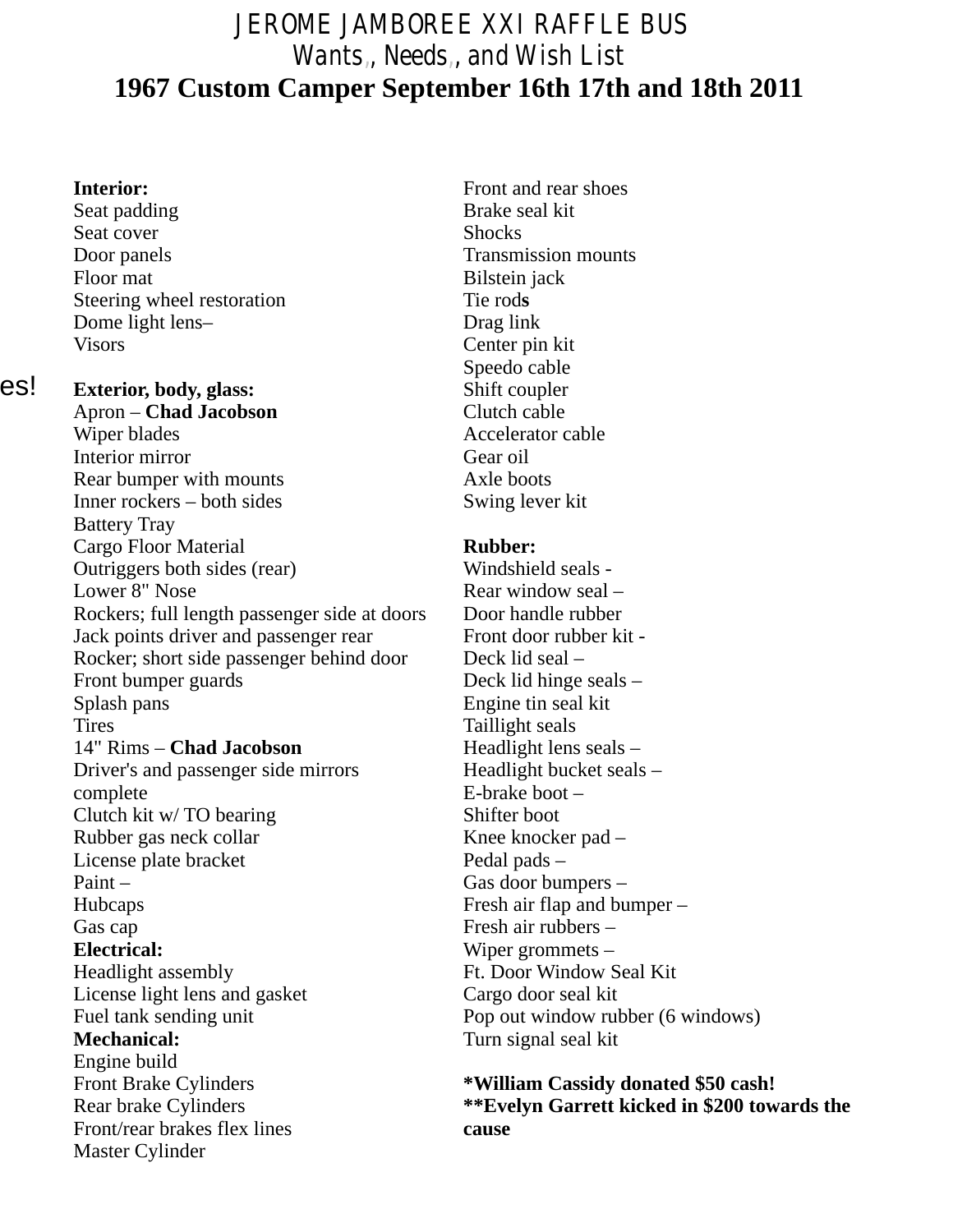## A BC Coming Events!

### **Saturday March 26th Competition Engineering Open House.** The original politicity of using the group site with privacy.)

Competition Engineering will be **April 23rd We're all invited to** having their open house 11AM to **North Scottsdale Volkswagen for** ataure 25 app. There will be BBQ, beans and **a show. Details coming soon** potato salad. We will be doing dyno **hopefully!** pulls, 2 for 40.00. Looking forward to<br>seeing everyone. Pinal Peak Campout, near Globe,

Frozen Custard and Steakburgers.<br>Sat. March 26th. Noon to 3pm. Bring show and shine, Laveen, AZ your Bugs, buses, and any VW to your Bugs, buses, and any VW to<br>Freddy's , park it and show it and **June 10th - 13th** VTO presents<br>mingle with other VW enthusiasts<br>Blackstar 2011 near Chino, CA mingle with other VW enthusiasts. VW owners get 50% off their meal **July 29th - 31st** High Altitude and frozen custard. The first 10 to Campout Flagstaff, AZ<br>show up get FREE frozen custard

**Sunday March 27th Bugorama Car near Heber, AZ** Show and Bring a Ton of Money<br>
Swap Meet<br> **August 29th - September 5th**<br>
Burning Man near Empire, NV<br> **April 1st – 3rd** VW John Howard's<br> **Contember 46th 194th Lerem** 

**April 1st – 3rd** VW John Howard's **September 16th – 18th** Jerome Route 66 Caravan and Campout- **September 16th – 18th** Jerome Route 66 Caravan and Campout- Jamboree, Haynes, AZ

check thesamba.com for details.<br>April 6th ABC Board meeting at<br>Boston Market 2712 N. Scottsdale<br>Neveral and AL Method Market 2712 N. Scottsdale Road 6pm or whenever folks can get **November 13th** Volkstreffen, there after work.<br>
Glendale Community College

**April 8th - April 10th Mica's Becember 9th through 11th** Colossal Cave and Birthday Arizona Bus Club Christmas Party,<br>Campout Come make some new Usery Pass Park, Mesa, AZ Campout Come make some new Southern Arizona friends at the ABC's Spring Campout at Colossal Cave State Park near Tucson. \$10 We were sure happy to hear that

per carload per night (the club chips in \$100 to the park for the privilege

Seeing everyone.<br> **Saturday March 26th:** Freddy's AZ<br>
AZ AZ

August 5th - 7th VW's on the RIM

**Glendale Community College**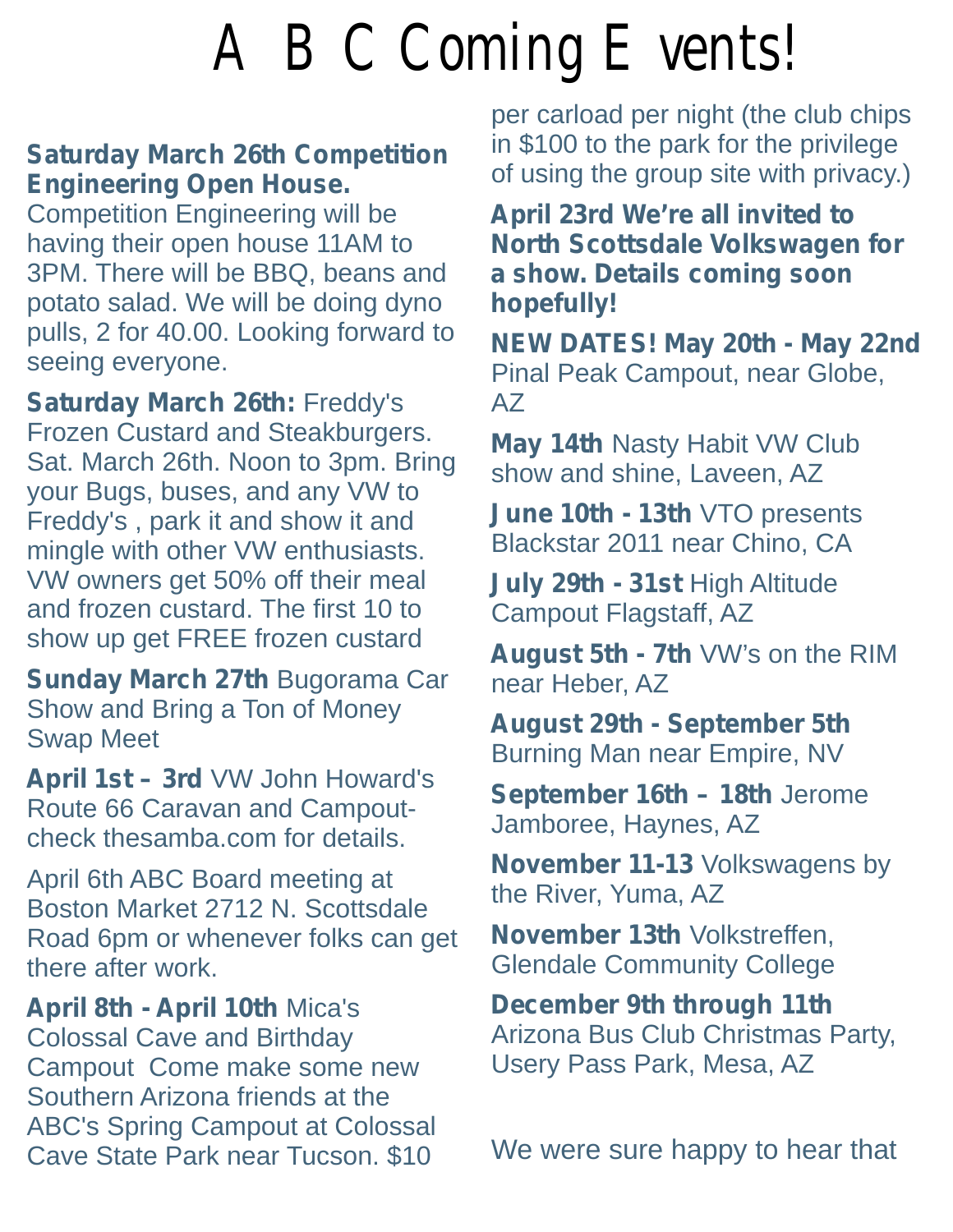## Vendors we like!

Mike from Karl's Mesa has opened visit donsbusbox on the web. a shop right across the street from the old place (SW corner of Mesa.) Drive and Broadway.) He said he'll Nick at Dick's Speed-O-tech called<br>work on most any VW plus some and said he'd give any ABC work on most any VW plus some<br>Audi's and Porsches (like 914's and such.) Anyway he's got this will be donnual \$20 dues right there!<br>spiffy card that looks better in color. Know somebody with a business spiffy card that looks better in color so if you're in Mesa and need your car worked on call him at 480-668-1402 and tell him the ABC sent you.

you.



## Don

Johnson has always hooked us up<br>with quality VW transmissions at with quality VW transmissions at you think your ABC friends would<br>his place on the west side. Give benefit from? (did we just use bim a buzz at 623-334-0126 or him a buzz at 623-334-0126 or "friend" and benefit" in the same





member 25% off! That could pay<br>your annual \$20 dues right there!



sentence?) Let them know we have a Newsletter and have them send their business card and dclehan@gmail for inclusion in this